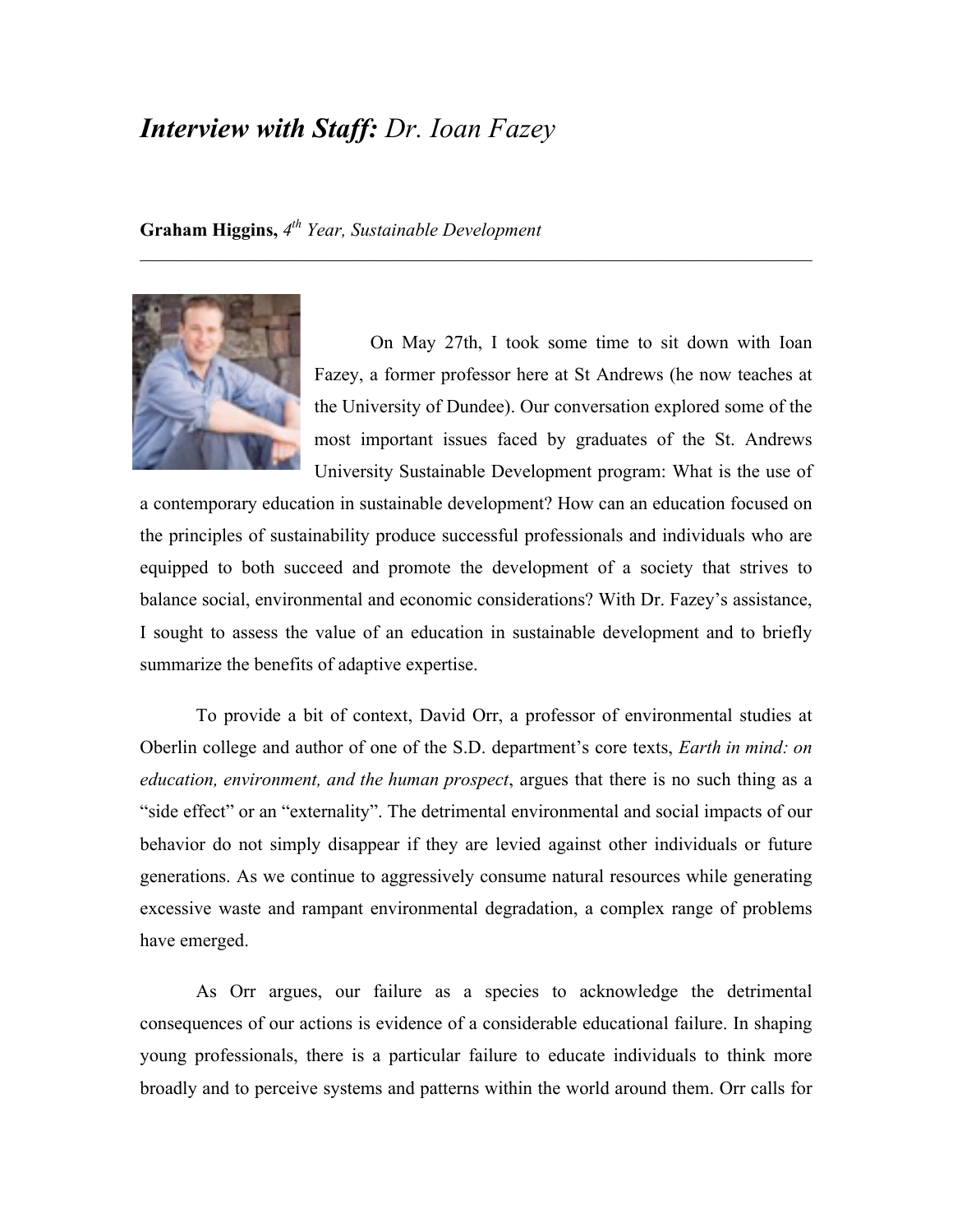new forms of education that do more than prepare the young to compete in the global economy. For Orr, the discipline-centric education that enabled us to industrialize the earth will not necessarily assist us in confronting the damage caused by complex patterns of industrialization.

Sustainable development is not a panacea for the world's social, environmental and economic limitations; however, it is a process that strives to creatively respond to our world's contemporary limitations. Dr. Fazey's recent work is particularly focused upon exploring educational strategies that are inspired by the adaptive management of systems. Throughout his academic career, his work has relied heavily on systems thinking and resilience (see the paper by Lukas Bunse in this publication.) Adaptive management in particular is a strategy that acknowledges the broad sets of systems which define our world which and are inherently dynamic and multifarious.

Ecosystems such as wetlands are defined by complex networks of nutrient, water and energy flows that can be examined in isolation, but collectively determine the success of the broader biome. Given a major disturbance or perturbation, a wetland, or any other ecosystem, will only survive if it is able to adaptively and resiliently respond to its new conditions. Catering such a response would require a sophisticated understanding of the processes of each region as well as the ways in which human activity is associated with the broader natural environment.

In a 2010 paper with he co-authored, Fazey employed New Orleans as a brief case study in adaptive management. As the city continued to gown along Louisiana's flood plains, it continued to expand into areas that are prone to aggressive environmental change. Flooding is a necessary process within floodplains which are highly vulnerable to major floods, storm surges and hurricanes. As New Orleans continued to expand, construction on these floodplains exacerbated existing environmental tensions. The development of paving and concrete specifically limited the formerly undeveloped environment's innate ability to combat flooding through natural cycles of resource flow and the growth of water retentive vegetation.

To combat the environmental woes created by aggressive urban development,